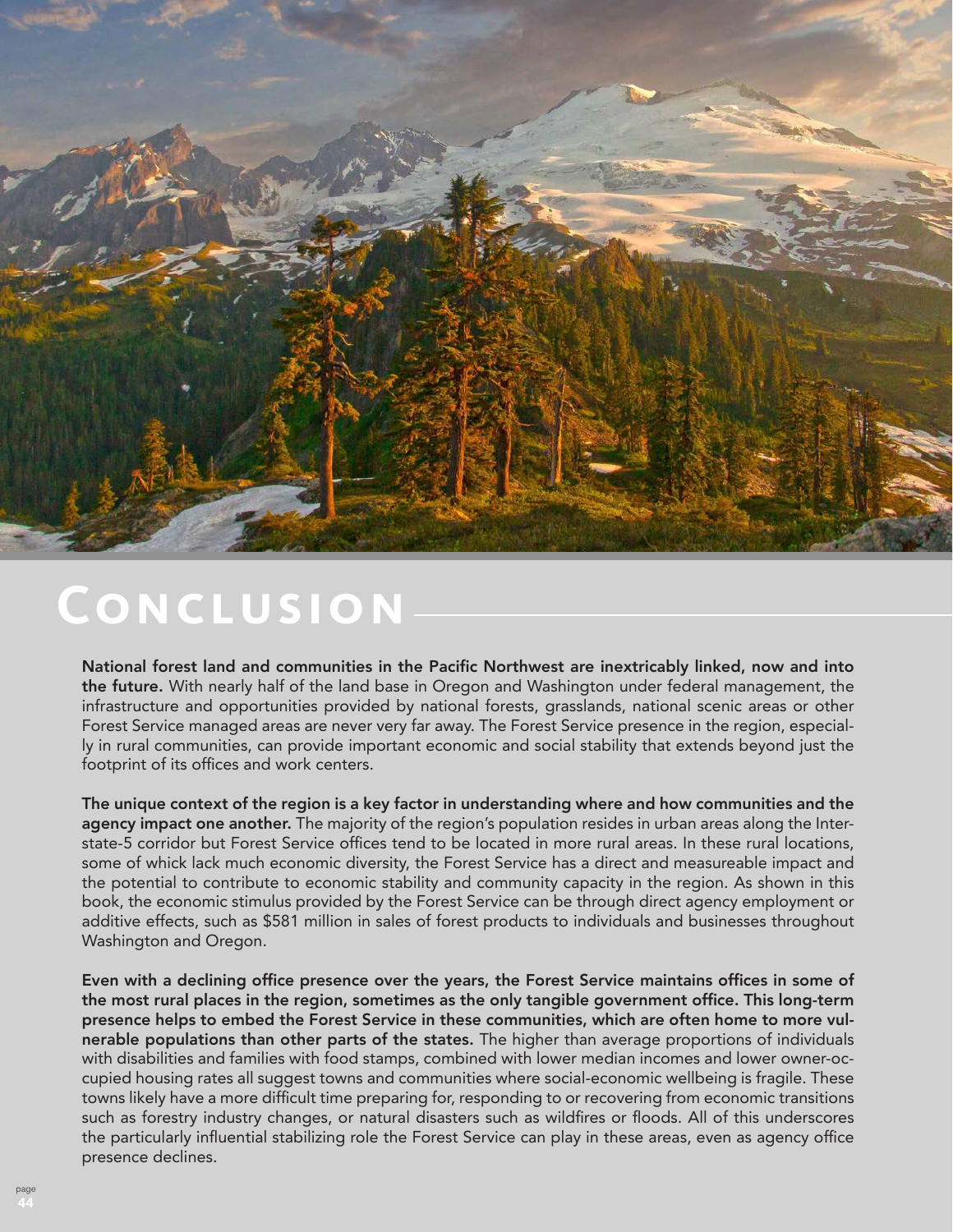Capacity of the Forest Service is directly tied to partners and cooperative efforts across the region, including the use of collaborative, cross-boundary initiatives and instruments. As Forest Service staff numbers continue to trend downward and budgets remain flat, restoration and management needs remain high. Partnerships and collaboration are critical for accomplishing work on the ground. Collaboration has deep roots in national forests and communities in Oregon and Washington, which is evident in the variety and number of forest collaboratives. The prevalence of collaborative projects under the Joint Chiefs' Landscape Restoration and Collaborative Forest Landscape Restoration programs are two examples of new ways of thinking and acting to manage forest lands across boundaries. Other instruments that encourage collaboration and cross-boundary work, such as stewardship contracting and Good Neighbor Authority, can also be seen in some of the spotlighted partnerships included in this book. Taken together, this diversity of collaborations and partnerships show how the region is using a suite of mechanisms to engage in collaborative and cross-boundary efforts to achieve restoration goals on forest lands and strengthen the human communities that depend upon the forests. The long-term presence the Forest Service has in these communities also allows for personal and institutional trust to be built, which is a precursor for these partnerships.

Communities interact with the Forest Service in a variety of ways. As we continue to demonstrate in the second year of this project, people and groups interact with the agency in a variety of ways, and from a diversity of venues. The agency works with a wide range of partners, from communities, to local and state governments, to nonprofits, collaboratives, schools, tribes, councils, small to large businesses, and individuals. At the same time, these partners engage in diverse activities with the Forest Service, bringing different resources and interests to the table. For example, some partners bring dollars, others bring crews to do work on the ground. Some partners focus on wildlife habitat restoration, others on educational forest activities, and others on their economic and/or cultural well-being through wood and other forest product purchases. These examples demonstrate just a few of the myriad ways in which the Forest Service partners with people across the region, to achieve shared social and ecological goals.

The Forest Service in the Pacific Northwest Region still has a large role to play in the region's natural and built communities. In the second year of this project, we chose depth over breadth, to dig deeper into questions and also show trends over time. This in-depth look allowed us to understand exactly where and how the agency is leveraging dollars to accomplish habitat restoration work on the ground. At the same time, this more comprehensive examination helped to emphasize key point: the Forest Service in the Pacific Northwest Region still has a large role to play in the region's natural and built communities. For every dollar or resource brought in by a partner, the agency matches the contribution several times over. The pace and scale needed for restoration across the region will continue to require the long-term and large scale commitment of resources that the Forest Service can provide. Although the agency experiences its own capacity constraints, the expertise of its staff, available resources, and institutional memory is critical for work on national forests and beyond.

As we look forward to the third and final year of this project, we hope to continue to identify, illustrate, and communicate the intricately intertwined connections between the Forest Service and communities in the Pacific Northwest Region.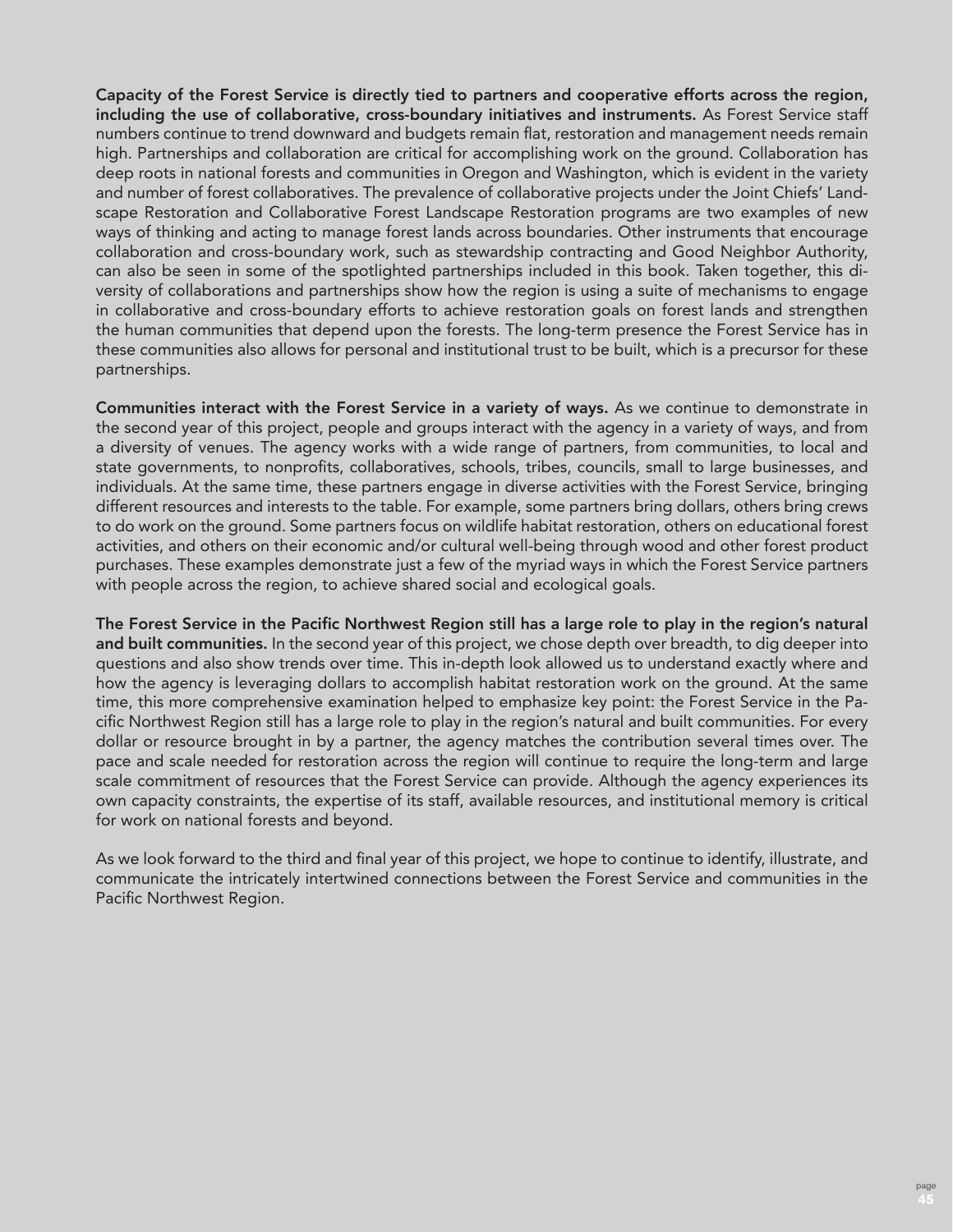## **Appendix: Methods and data sources**

| <b>Introduction</b>                                                                                                                                                                                                                                                       |                                                                                                                                                                                                                                                                                                                                                                                                                                                                                                                                                                                                                                                                                                                                                                                                                                                                                                                                                                                                                                                                                                                                                                                                                                                                                                                                                                                                                                                                                                                                                      |
|---------------------------------------------------------------------------------------------------------------------------------------------------------------------------------------------------------------------------------------------------------------------------|------------------------------------------------------------------------------------------------------------------------------------------------------------------------------------------------------------------------------------------------------------------------------------------------------------------------------------------------------------------------------------------------------------------------------------------------------------------------------------------------------------------------------------------------------------------------------------------------------------------------------------------------------------------------------------------------------------------------------------------------------------------------------------------------------------------------------------------------------------------------------------------------------------------------------------------------------------------------------------------------------------------------------------------------------------------------------------------------------------------------------------------------------------------------------------------------------------------------------------------------------------------------------------------------------------------------------------------------------------------------------------------------------------------------------------------------------------------------------------------------------------------------------------------------------|
| Map p.4:<br>Federal, state<br>and tribal land<br>designations                                                                                                                                                                                                             | Data Sources:<br>USDA Forest Service Enterprise GIS, NOAA, Oregon Spatial Data Library, Washington State Geospatial<br>Clearinghouse and ESRI.<br>Methods:<br>Map provided by US Forest Service September 18, 2017                                                                                                                                                                                                                                                                                                                                                                                                                                                                                                                                                                                                                                                                                                                                                                                                                                                                                                                                                                                                                                                                                                                                                                                                                                                                                                                                   |
|                                                                                                                                                                                                                                                                           | Map edited by EWP for format and layout into book October 2017<br>Date originally created: 27 May 2017<br>Cartographer: Jesse Nett: jnett@fs.fed.us, Pacific Northwest Region, Data Resources Management                                                                                                                                                                                                                                                                                                                                                                                                                                                                                                                                                                                                                                                                                                                                                                                                                                                                                                                                                                                                                                                                                                                                                                                                                                                                                                                                             |
| Maps p. 6:<br>Distance to<br>nearest hospital<br>Map p. 7:<br>Drive time to<br>the nearest<br>interstate<br>onramp<br>Also maps in<br>distance and<br>drive time map<br>compendium to<br>this book, avail-<br>able at http://<br>ewp.uoregon.<br>edu/USFScom-<br>munities | <b>Data Sources:</b><br>• R6Hospitals.shp<br>• Downloaded from: http://datawarehouse.hrsa.gov/tools/DataPortalResults.aspx<br>• Name: Health Care Facilities (CMS)<br>· Source: Health Resources and Services Administration Data Warehouse, US Dept of Health & Human Services<br>• Downloaded by Greg FitzGerald on 5/15/2017<br>• USA Topographic Map<br>• Added from ArcMap<br>• Add Data -> Add Basemap -> Add USA Topo Map<br>• R6MajorCities.shp<br>• Created from file provided by EWP and edited to contain four cities<br>• R6_interstate.shp<br>• Provided by EWP<br>· Region6_outline.shp<br>• Provided by EWP<br>• R6Highways.shp<br>• Created from USA Major Highways file from ESRI<br>Downloaded from: http://www.arcgis.com/home/item.html?id=fc870766a3994111bce4a083413988e4<br>• Selected: "HWY TYPE" = 'U'<br>• Cropped using Region6_outline.shp<br>• R6office.shp<br>• Created from compiling data from documents provided by EWP and accessing Region 6 USFS website.<br>• Created by Greg FitzGerald (EWP)<br>Methods:<br>Drivetime and distance surfaces were created in ArcMap 10.4 using the Network Analyst extension. The Network Dataset<br>was created from the Esri's USA Major Highways layer. Before creating the Network Dataset a minutes column was added<br>to the attribute table of the USA Highway Layer, and set equal to the Shape Length in Miles (this assumes 60 MPH travel<br>time on each highway). Next, "Generate Service Areas" was used, using the facilities (Interstate, Banks and Hospitals, |

USFS Offices, Airports) and the network dataset. Other parameters included a snapping tolerance of 50 miles, and "MERGE" for polygon generation. The outputs of these analyses were clipped with the Region 6 Outline shapefile, before being merged with the region 6 outline. After merging, the values of "to\_break" in OREGON and WASHINGTON were set to "121" to create a "more than 2 hours" travel time. For cartographic purposes, "Smooth Polygons" tool was used with a 10-mile value to round sharp edges in the drive times.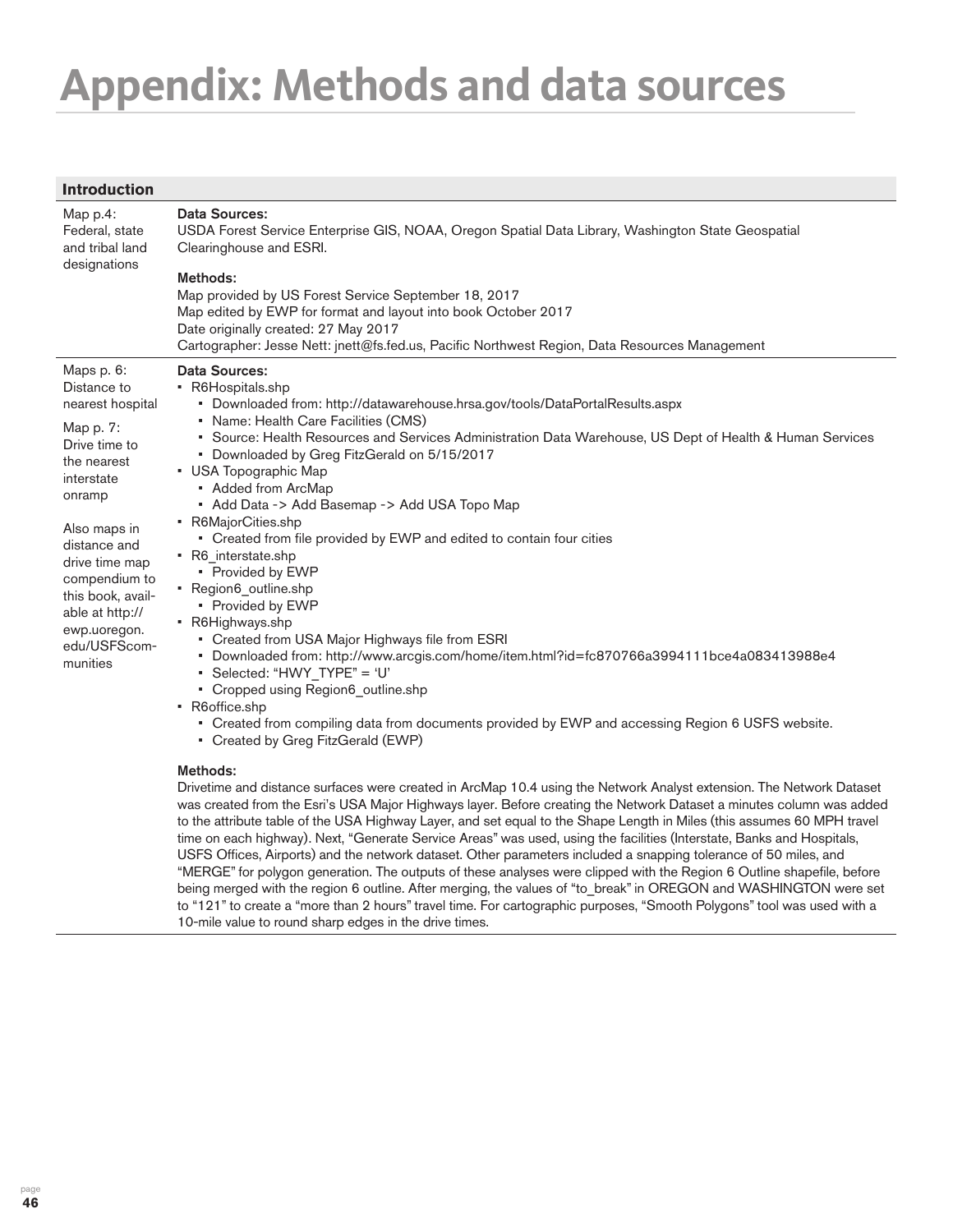## **Chapter I: Where the Forest Service Works in Oregon and Washington**

| Figures p. 10-<br>11:<br><b>Budget and</b><br>personnel<br>overview                                              | Data Source(s):<br>Budget: US Forest Service Region 6 (main contact: Biesecker, Emily J -FS ebiesecker@fs.fed.us)<br>Report: Budget Status, Total Spent, Budget year 2016<br>USFS Removed Fire Suppression (WFSU) and Working Capital Fund (WCWC) spending from this analysis as both<br>are managed at WO and/or ASC level of Forest Service.                                                                                                                                                                                                                                                                         |
|------------------------------------------------------------------------------------------------------------------|------------------------------------------------------------------------------------------------------------------------------------------------------------------------------------------------------------------------------------------------------------------------------------------------------------------------------------------------------------------------------------------------------------------------------------------------------------------------------------------------------------------------------------------------------------------------------------------------------------------------|
|                                                                                                                  | Personnel: US Forest Service Region 6 (main contact: Biesecker, Emily J, ebiesecker@fs.fed.us);<br>Report: WorkPlan Personnel Planned Cost Details<br>Sum of Planned days, divided by 260 day work-year, FY 2016                                                                                                                                                                                                                                                                                                                                                                                                       |
|                                                                                                                  | Forest Service acreage: Forest Service Land Area, 2016                                                                                                                                                                                                                                                                                                                                                                                                                                                                                                                                                                 |
|                                                                                                                  | Methods:<br>Summary tables were created in Excel. Pie charts showing each forest unit in the unit (p. 10) were created in Adobe<br>Illustrator using Pie Chart Tool. Circles on p.11 scaled according to relative size based on area using Adobe Illustrator<br>Pie Chart Tool                                                                                                                                                                                                                                                                                                                                         |
| Figures p. 12-<br>13:<br><b>Budget and</b><br>personnel trends<br>across the<br>region and by<br>national forest | Data Source(s):<br>Budget: US Forest Service Region 6 (main contact: Biesecker, Emily J -FS ebiesecker@fs.fed.us)<br>Report: Budget Status, Total Spent, begin budget year (-10)<br>USFS Removed Fire Suppression (WFSU) and Working Capital Fund (WCWC) spending from this analysis as both<br>are managed at WO and/or ASC level of Forest Service.                                                                                                                                                                                                                                                                  |
|                                                                                                                  | Personnel: US Forest Service Region 6 (main contact: Biesecker, Emily J, ebiesecker@fs.fed.us);<br>Report: WorkPlan Personnel Planned Cost Details<br>Sum of Planned days, divided by 260 day work-year                                                                                                                                                                                                                                                                                                                                                                                                                |
|                                                                                                                  | Methods:<br>Summary tables were created in Excel; Trend graphs were created in Adobe Illustrator using Line Graph Tool                                                                                                                                                                                                                                                                                                                                                                                                                                                                                                 |
| Map p. 14:<br>Oregon and                                                                                         | Data Source:<br>USFS offices were provided by US Forest Service Region 6 (main contact: Biesecker, Emily J, ebiesecker@fs.fed.us)                                                                                                                                                                                                                                                                                                                                                                                                                                                                                      |
| Washington<br>office locations                                                                                   | Methods:<br>Offices were checked through Region 6 website. Dataset contains every US Forest Office location with address,<br>assigned coordinates to each location. R6office.shp was created for office locations in the region.                                                                                                                                                                                                                                                                                                                                                                                       |
| Figure p. 15:<br>Office locations<br>and town sizes                                                              | <b>Data Sources:</b><br>Office location: USFS offices were provided by US Forest Service Region 6 (main contact: Biesecker, Emily J-FS<br>ebiesecker@fs.fed.us)                                                                                                                                                                                                                                                                                                                                                                                                                                                        |
|                                                                                                                  | 2015 Population data:<br>Accessed on: July 8th 2017<br>Data from 2015 American Community Survey 5-year Population Estimate<br>https://factfinder.census.gov/faces/nav/jsf/pages/index.xhtml                                                                                                                                                                                                                                                                                                                                                                                                                            |
|                                                                                                                  | Methods:<br>Dataset contains every US Forest Office location with address, assigned coordinates to each location.<br>Statistics pertain to city where office is located. Linked Census data on city population to each listed city. If data for<br>city name was unavailable, zip code of city was used instead. Cities where data at town level was unavailable (zip code<br>used instead): Chemult OR, Randle WA, Quinault WA, Leavenworth WA, Crescent OR, Silver Lake OR, Curlew WA,<br>Zigzag OR, Tiller OR, Idleyld Park OR<br>Blank occurrences in data where data was unavailable are reported with footnotes. |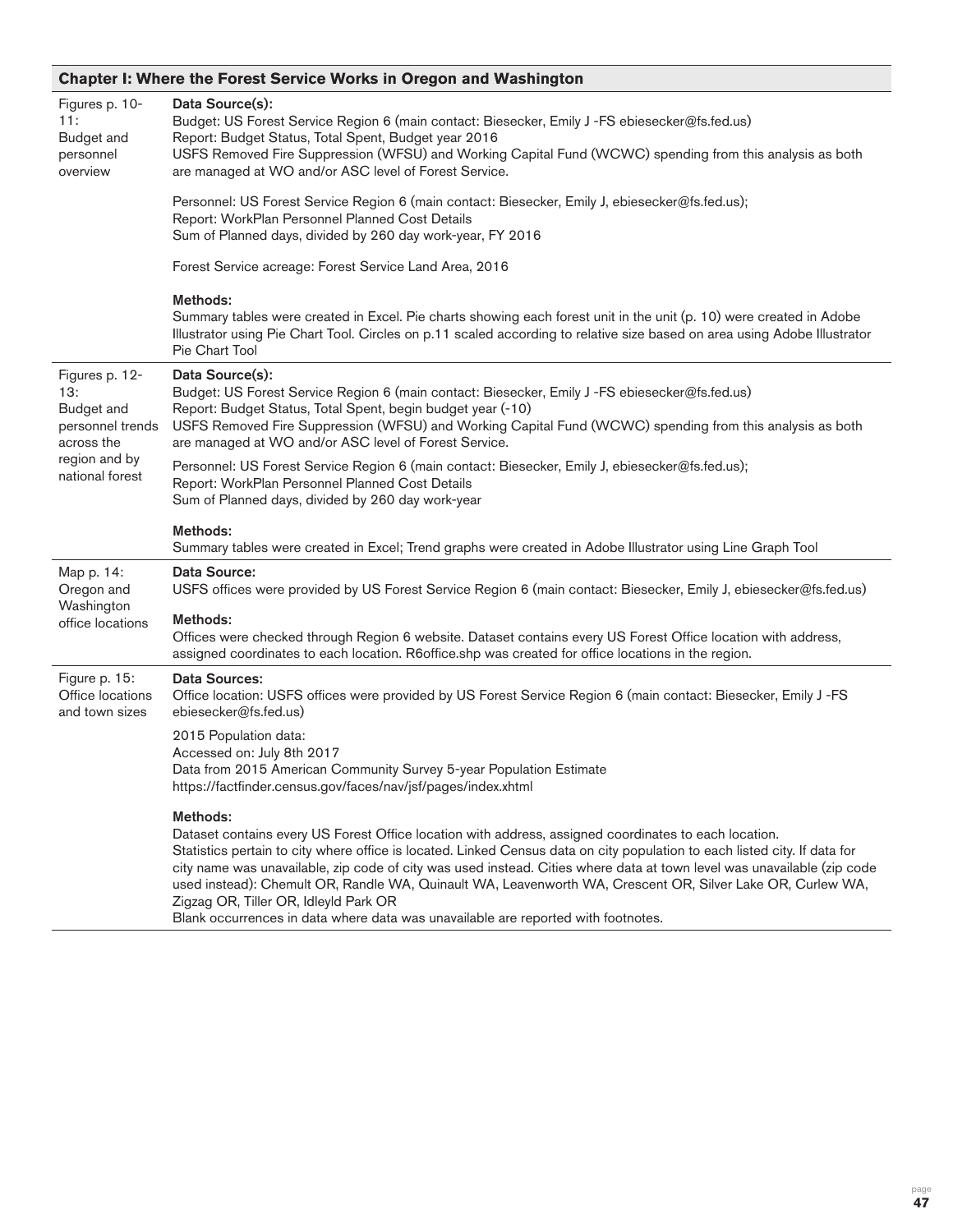| Figures<br>p. 16-17:<br>Characteristics<br>of towns where<br>the Forest<br><b>Service Works</b>          | Data Sources:<br>Office locations: see Map p.14 info<br>Demographic data: US Census and American Community Survey.<br>• Percent Graduated High School and Veterans<br>• Accessed on July 10th 2017<br>• Data from 2011-2015 American Community Survey 5-Year Estimates<br>• https://factfinder.census.gov/faces/nav/jsf/pages/index.xhtml<br>• Top Industries, Median Household Income and Reported Ethnicities (Excluded Caucasian)<br>* Accessed on July 14th 2017 - July 18th 2017<br>• Data from 2011-2015 American Community Survey 5-Year Estimates<br>• https://factfinder.census.gov/faces/nav/jsf/pages/index.xhtml                                                                                                                             |
|----------------------------------------------------------------------------------------------------------|----------------------------------------------------------------------------------------------------------------------------------------------------------------------------------------------------------------------------------------------------------------------------------------------------------------------------------------------------------------------------------------------------------------------------------------------------------------------------------------------------------------------------------------------------------------------------------------------------------------------------------------------------------------------------------------------------------------------------------------------------------|
|                                                                                                          | Methods:<br>Data was downloaded from American Fact Finder based on the city where Forest Service offices are located. When<br>data was unavailable at the city level, zip code for the Forest Service office was used instead (Chemult OR, Randle WA,<br>Quinault OR, Leavenworth WA, Crescent OR, Silver Lake OR, Curlew WA, Zigzag OR, Tiller OR, Idleyld Park OR).<br>Census data was linked to each city with a USFS office<br>All variables were categorized into unique bins in order to effectively display variation in the variable; individual bar<br>charts, pic charts and a scatterplot of all variables was constructed. Where scaled circles were used, circles were<br>scaled to the number of towns within each corresponding category. |
| Map p. 18:<br><b>Forest Service</b><br>office locations<br>and county<br>populations                     | <b>Data Sources:</b><br>US Department of Agriculture, Economic Research Service's (ERS) Rural-Urban Continuum Codes (2013).<br>Accessed September 2017<br>https://www.ers.usda.gov/data-products/rural-urban-continuum-codes/<br>Methods:<br>Mapped all counties with USFS offices located in them, shaded counties according to classification in the metro-non<br>metro county population data.<br>From ERS: "ERS' 2013 Rural-Urban Continuum Codes form a classification scheme that distinguishes metropolitan<br>(metro) counties by the population size of their metro area, and nonmetropolitan (nonmetro) counties by degree of                                                                                                                  |
| Figure p. 19,<br>scatterplots:<br><b>Forest Service</b><br>office locations<br>and county<br>populations | urbanization and adjacency to a metro area or areas."<br><b>Data Sources:</b><br>Office location: see Map p. 14 info<br>Metro-non-metro town designations: assigned each town to its respective county population category as shown on<br>Map on p. 19 (previous page). Collapsed the nine population categories into metro and non metro.<br>Demographic data: US Census and American Community Survey.<br>• Accessed September 2017<br>• Data from 2011-2015 American Community Survey 5-Year Estimates<br>• https://factfinder.census.gov/faces/nav/jsf/pages/index.xhtml                                                                                                                                                                             |
|                                                                                                          | Methods:<br>Data was downloaded from American Fact Finder based on the city where Forest Service offices are located. When<br>data was unavailable at the city level, zip code for the Forest Service office was used instead (Chemult OR, Randle WA,<br>Quinault OR, Leavenworth WA, Crescent OR, Silver Lake OR, Curlew WA, Zigzag OR, Tiller OR, Idleyld Park OR).<br>Census data was linked to each city with a USFS office<br>All variables were categorized into unique bins in order to effectively display variation in the variable; scatterplots of all<br>variables were constructed.                                                                                                                                                         |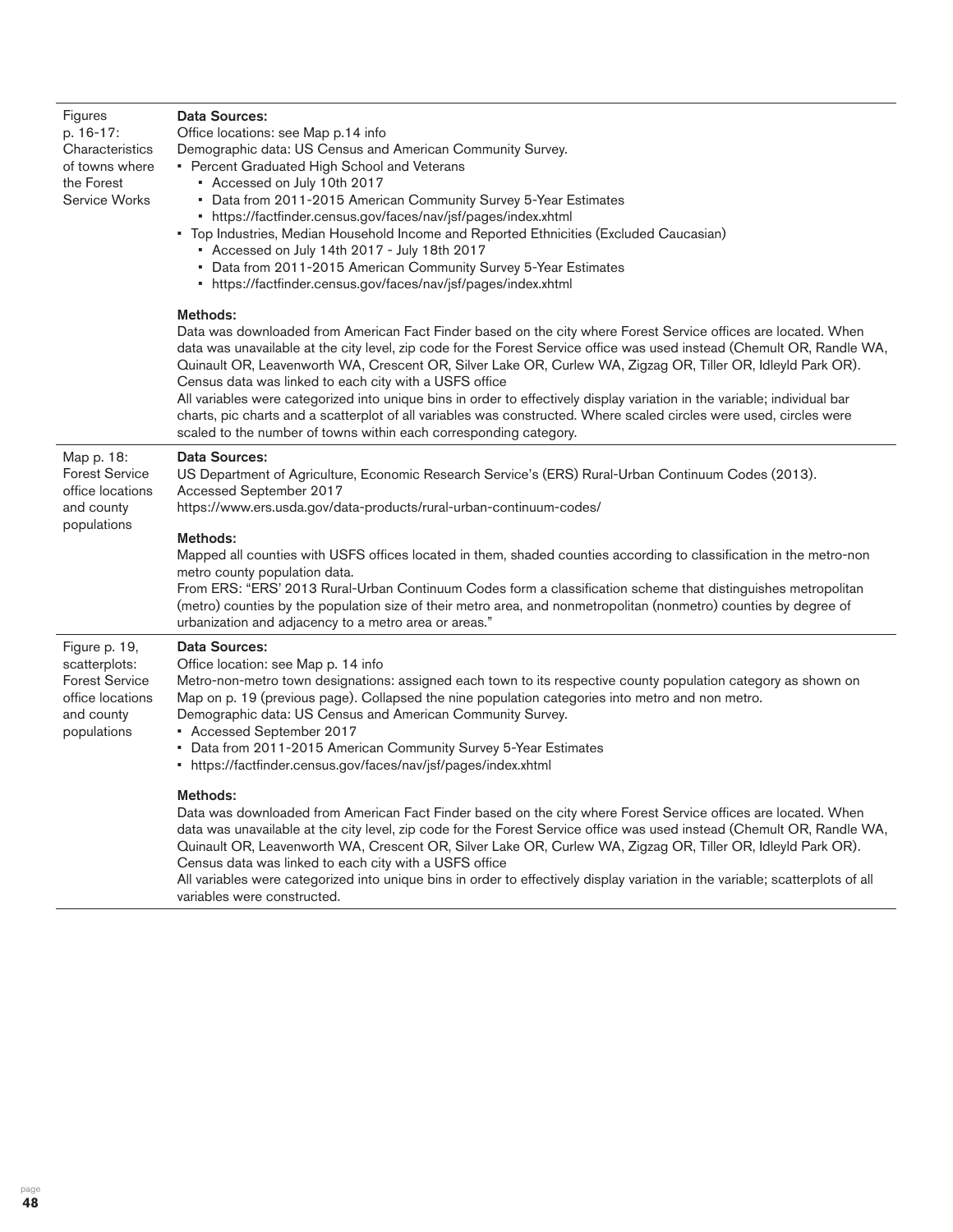| <b>Chapter II: Landscape Restoration Through Collaboration</b>                                  |                                                                                                                                                                                                                                                                                                                                                                                                                                                                                                                                                                                                                                                                    |  |
|-------------------------------------------------------------------------------------------------|--------------------------------------------------------------------------------------------------------------------------------------------------------------------------------------------------------------------------------------------------------------------------------------------------------------------------------------------------------------------------------------------------------------------------------------------------------------------------------------------------------------------------------------------------------------------------------------------------------------------------------------------------------------------|--|
| Maps and<br>figures p. 22-<br>25:<br>Forest<br>collaborative<br>groups                          | Data Sources:<br>Shapefiles of forest collaborative boundaries provided by forest collaboratives, either as actual shapefiles, or as<br>descriptions (e.g. "XX watershed). Office locations provided by forest collaboratives. Other collaborative details, such<br>as year collaborative began, and public or all-lands focused is stored and updated annually in a database maintained by<br>Ecosystem Workforce Program, University of Oregon, and informed by data from Dr. Emily Jane Davis at Oregon State<br>University, as well as direct communication and verification with forest collaboratives.                                                       |  |
| Map and figures<br>p. 26-27:<br>Collaborative<br>Forest<br>Landscape<br>Restoration<br>projects | Data sources:<br>https://www.fs.fed.us/restoration/CFLRP/index.shtml<br>Shapefiles: https://data.fs.usda.gov/geodata/edw/datasets.php?xmlKeyword=CFLRP<br>(main contact: Buchanan, Lindsay S -FS lindsaysbuchanan@fs.fed.us)<br>Methods:<br>Totaled acres in projects, and dollars invested by category.<br>Reduced list of 156 project partners to 134 unique organizations (some organizations work on more than one project).<br>Then coded project partners by organization type (e.g. non profit, city/local government, school district, ect). Reported<br>organization by coded partner type.                                                               |  |
| Map and figures<br>p. 28-29:<br>Joint Chief's<br>Landscape<br>Restoration<br>Projects           | Data sources:<br>Funding and project reports from https://www.nrcs.usda.gov/wps/portal/nrcs/detail/national/newsroom/<br>features/?cid=stelprdb1244394<br>Shapefiles: Forest Service Region 6 and National Forest staff related to Joint Chiefs' projects provided forets by forest<br>project shapefiles<br>(main contact: Maia Enzer, mjenzer@fs.fed.us)<br>Methods:<br>Totaled dollars invested by category.<br>Reduced list of 73 project partners to 48 unique organizations (some organizations work on more than one project).<br>Then coded project partners by organization type (e.g. non profit, city/local government, school district, ect). Reported |  |

organization by coded partner type.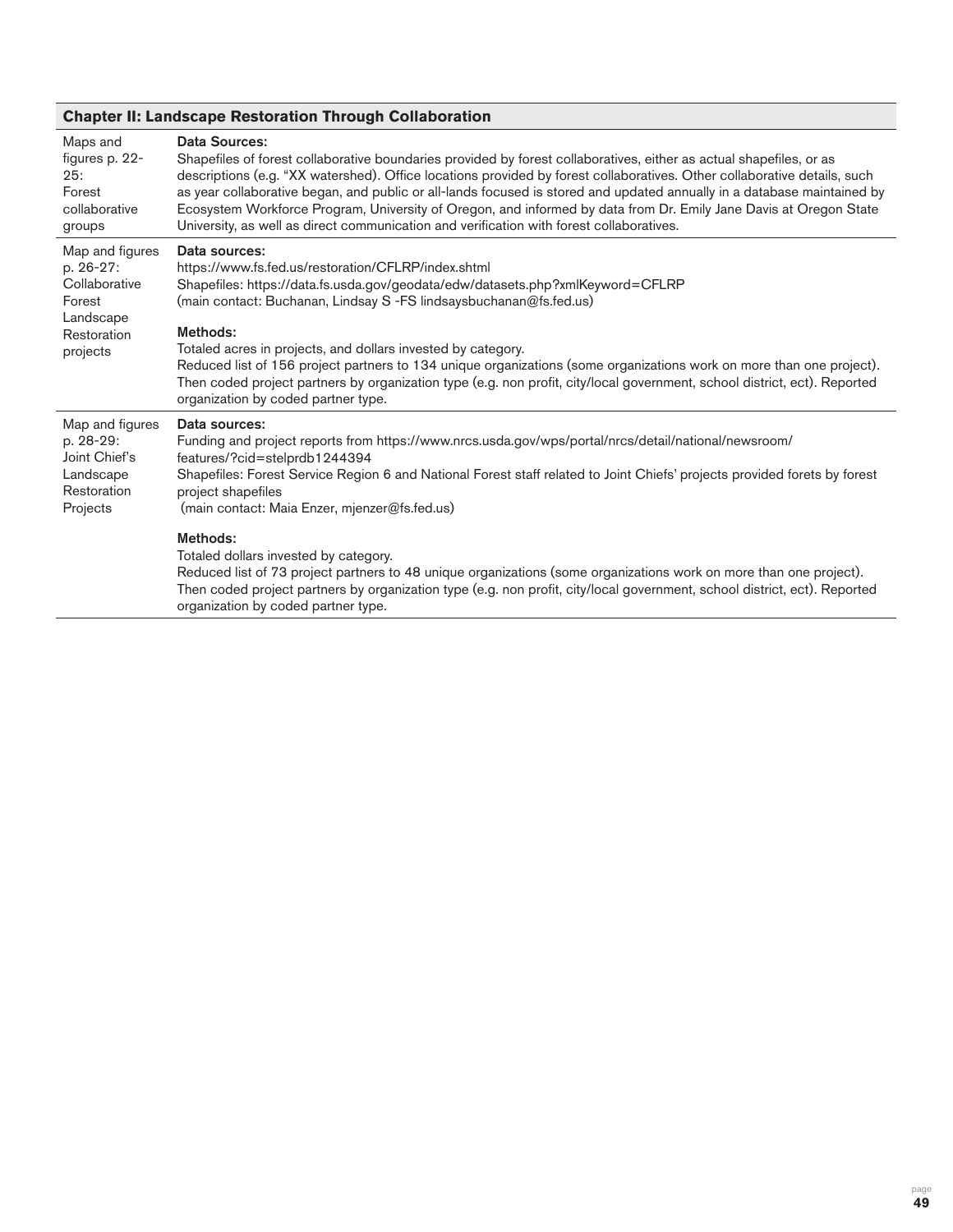## **Chapter III: Partnership Spotlights**

| <b>Terrestrial</b><br><b>Habitat</b><br>Enhancement<br>Section;<br>p. 32-36                                                                           | Data Source:<br>The Terrestrial Habitat Enhancement database was obtained directly from the Forest Service, covering FY2014 -<br>FY2016 on May 31, 2017. Contact information: Data provided by: Josh Chapman, Region 6 Wildlife Program Lead<br>(joshuachapman@fs.fed.us).                                                                                                                                                                                                                                                                                                                                                                                                                                                                                                                                                                                                                                                                                                                                                                                                                                                                                                                                                                                          |
|-------------------------------------------------------------------------------------------------------------------------------------------------------|---------------------------------------------------------------------------------------------------------------------------------------------------------------------------------------------------------------------------------------------------------------------------------------------------------------------------------------------------------------------------------------------------------------------------------------------------------------------------------------------------------------------------------------------------------------------------------------------------------------------------------------------------------------------------------------------------------------------------------------------------------------------------------------------------------------------------------------------------------------------------------------------------------------------------------------------------------------------------------------------------------------------------------------------------------------------------------------------------------------------------------------------------------------------------------------------------------------------------------------------------------------------|
| Figure p. 32:<br>Combined<br>budget                                                                                                                   | Data Source: see Terrestrial habitat enhancement data source section above<br>Methods:<br>• Terrestrial Habitat Enhancement data files were in the form of shapefiles. Associated attribute data stored with spatial<br>information were extracted and converted to Excel files for summation.<br>• Each fiscal year files were then joined together to great a master summary page. We added a column to denote the<br>fiscal year for easier sorting. Summaries were generally calculated using the pivot table tool.<br>* To create the figure, we summarized "Activity_T" column for the inner circle that is more general and the linked those<br>activities with fine-scale, in-field restoration activities described in "Activity_1" column to make the outer arcs of the<br>figure. We used funds reported in "BLI_Funded" column for both summations.<br>• To simplify the figure for greater clarity, we generalized the many in-field restoration activities into more generalized<br>categories (e.g. we described road decommissioning as one category when it is recorded in five different treatment<br>levels).                                                                                                                                    |
| Figures p. 33:<br>Acres restored<br>total and by<br>FY and type<br>of restoration<br>activities                                                       | Data Source: see Terrestrial habitat enhancement data source section above<br>Methods:<br>• Same general process as described in Fig. 3.1<br>• We summarized FY 2014-2016 restoration activities, using "Activity_T" and "Acres_BLI" columns for the pie chart,<br>and then removed those activities that accounted for less than 1% for clarity.<br>. We repeated the above steps for the stacked column figure for each fiscal year using "FY" column.<br>• We calculated acres burned from natural wildfire and prescribed fire for each fiscal year using "Fuel" from the<br>"Activity_T" and then "prescribed fire or wildlife natural or other fuel treatment" in the "Activity_1" column. We then<br>linked these categories with "Acres_BLI."                                                                                                                                                                                                                                                                                                                                                                                                                                                                                                               |
| Figures p.<br>34: Total<br><b>Forest Service</b><br>and Partner<br>contributions<br>per FY;<br>Restoration<br>Activities<br>invested in by<br>parters | Data Source: see Terrestrial habitat enhancement data source section above<br>Methods:<br>• Same general process as described in Fig. 3.1<br>• For the stacked column budget figure, we summarized Forest Service and partner contributions for FY 2014-2016<br>using "FY" column to organize totals by year, and "BLI_Partner" column, which denotes a "Y" if a partner was involved<br>in the project or a "N" if it was a Forest Service project. We summed totals using "BLI_Funded" column.<br>• We calculated the acres partners help restore by sorting the "Acres_BLI" column with "BLI_Partner" column to<br>determine if a partner was involved. Then we linked "Activity_T" categories with the partner-only funded projects.                                                                                                                                                                                                                                                                                                                                                                                                                                                                                                                            |
| Figure p. 35:<br>Partner types<br>and number and<br>type of partner<br>by forest                                                                      | Data Source: see Terrestrial habitat enhancement data source section above<br>Methods:<br>• We categorized 99 partner organization from this dataset into six categories. At the higher level of organization, we<br>labeled partners: business or utility, education, government, nonprofit, tribe, or watershed council or conservation<br>districts. We lumped city, county, state and federal partners into a generic "government" category for simplicity and<br>to be able to visualize the partner contributions more clearly. Universities/colleges and K-12 school districts were<br>similarly pooled together into an "education" partners grouping. Tribal owned entities were also grouped with "tribes."<br>We excluded "individuals" from the partner list to focus on organizational level partnerships with the Forest Service.<br>• To make the partner-restoration activity "donut" figures, we used the above partner categories and calculated the<br>financial investments for each of these six groups using the partner type and values from the "BLI_Funded" column<br>and "Activity_T" categories.<br>• We added the number and type of partners (using above categories) by forest or scenic area to create the stacked<br>column figure. |